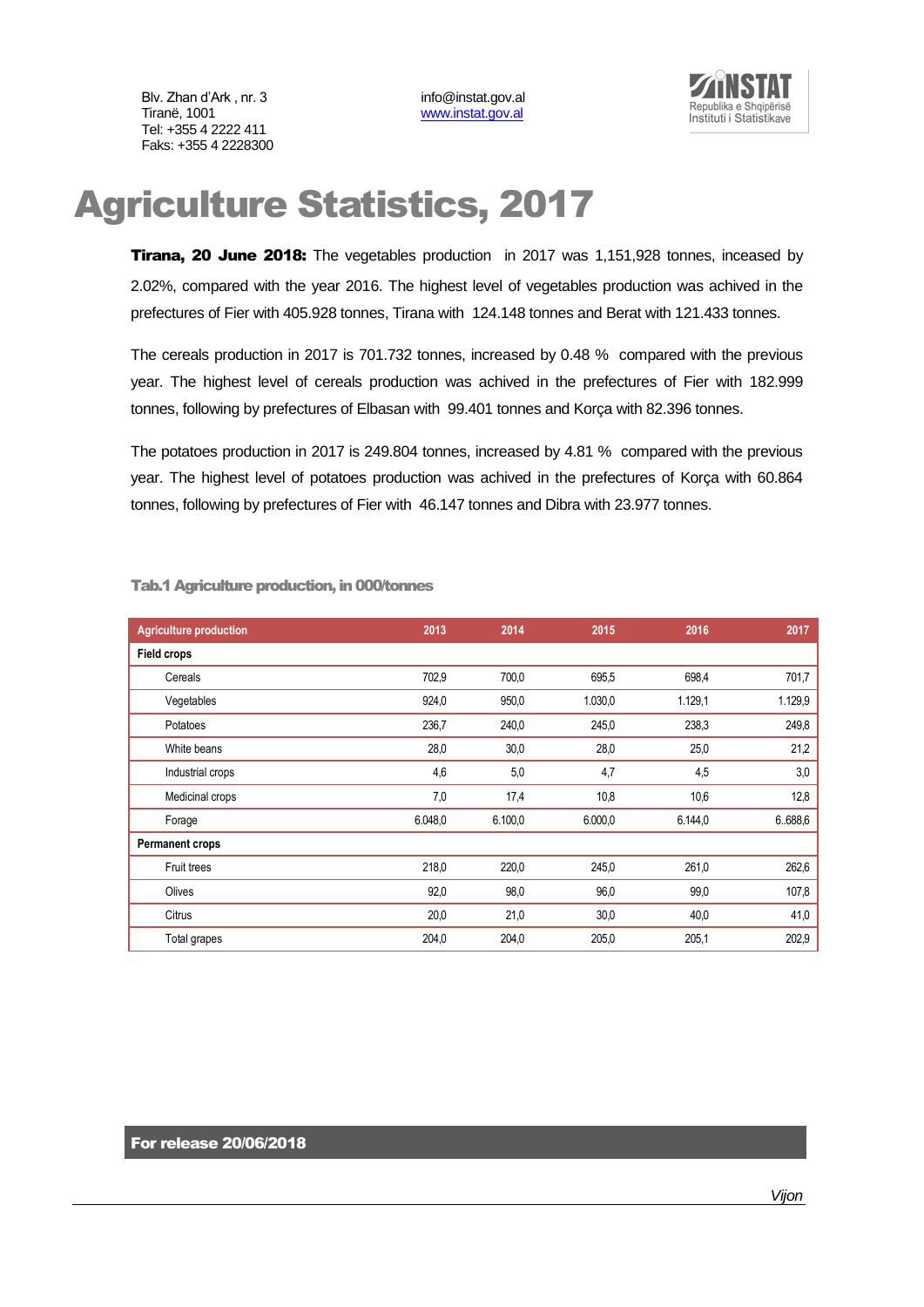

Fig. 1 Production of cereals, vegetables and potatoes, in 000/tonnes

The fresh vegetables production in 2017 was 742.522 tonnes, inceased by 0.33%, compared with the year 2016. The melon production in 2017 was 295.670 tonnes, inceased by 6.91%, compared with the year 2016. The dry vegetables production in 2017 was 113.736 tonnes, inceased by 1.06%, compared with the year 2016.

The main group of total vegetables represented by fresh vegetables with 64.46 %, followed from melons with 25.67 % and dry vegetables with 9.87 %.



## **Fig. 2Share of main goups of vegetables**

*Për t'u konsultuar me botime të tjera, vizitoni faqen e INSTAT:* http://www.instat.gov.al/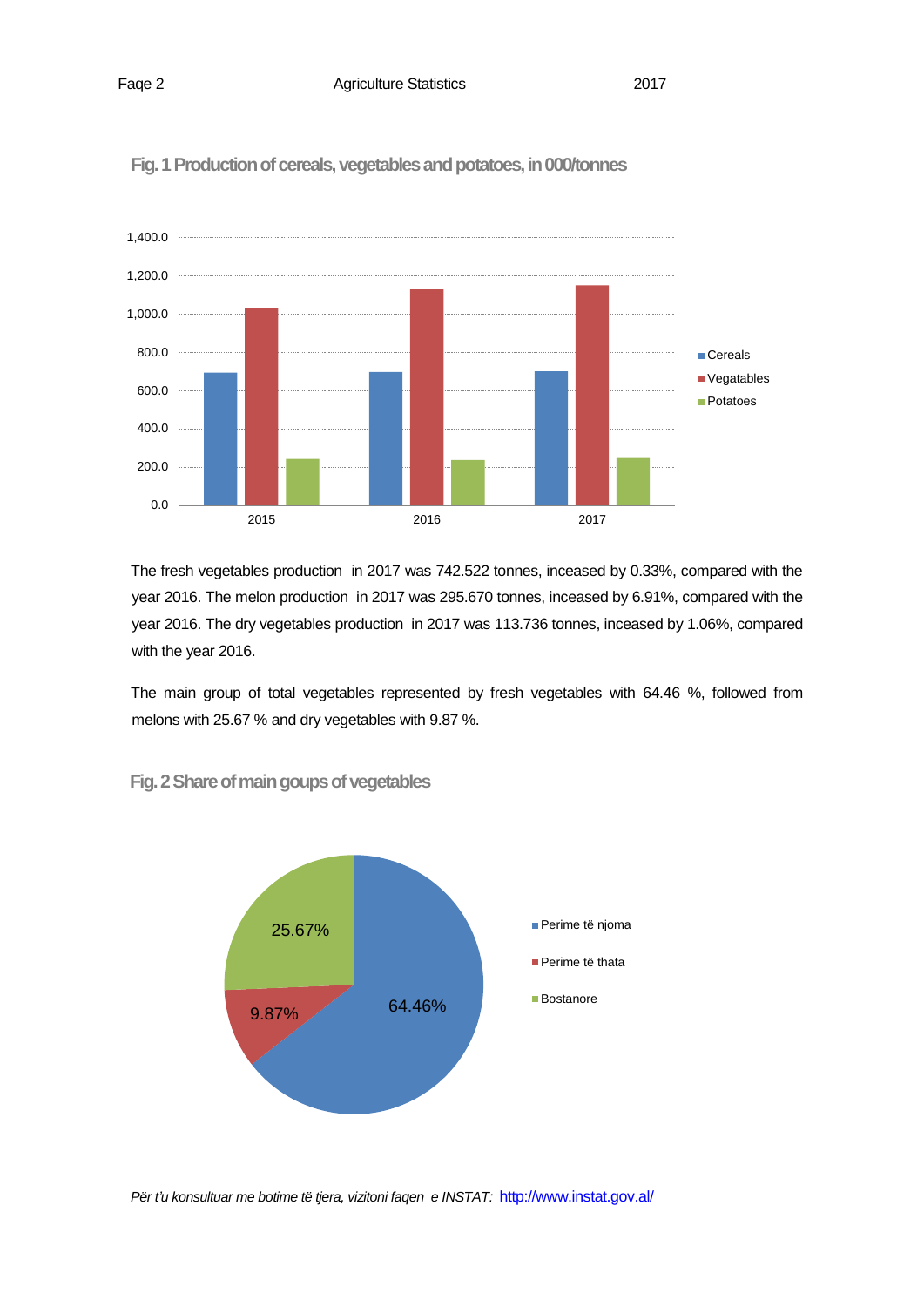In the year 2017 was produced 107.830 tonnes olives, increased with 8.9 % compared with the previous year. The highest level of olives production was achived in the prefectures of Berat with 32.410 tonnes, following by prefectures of Fier with 29.648 tonnes and Vlora with 14.881 tonnes.



**Fig. 3 Growth rate of olives production** 

The citrus production in year 2017 was 41.033 tonnes, increased 3.2 % compared with the previous year. The highest level of citrus production was achived in the prefectures Vlora with 27.953 tonnes.



**Fig. 4Growth rate of citrus production**

*Për t'u konsultuar me botime të tjera, vizitoni faqen e INSTAT:* http://www.instat.gov.al/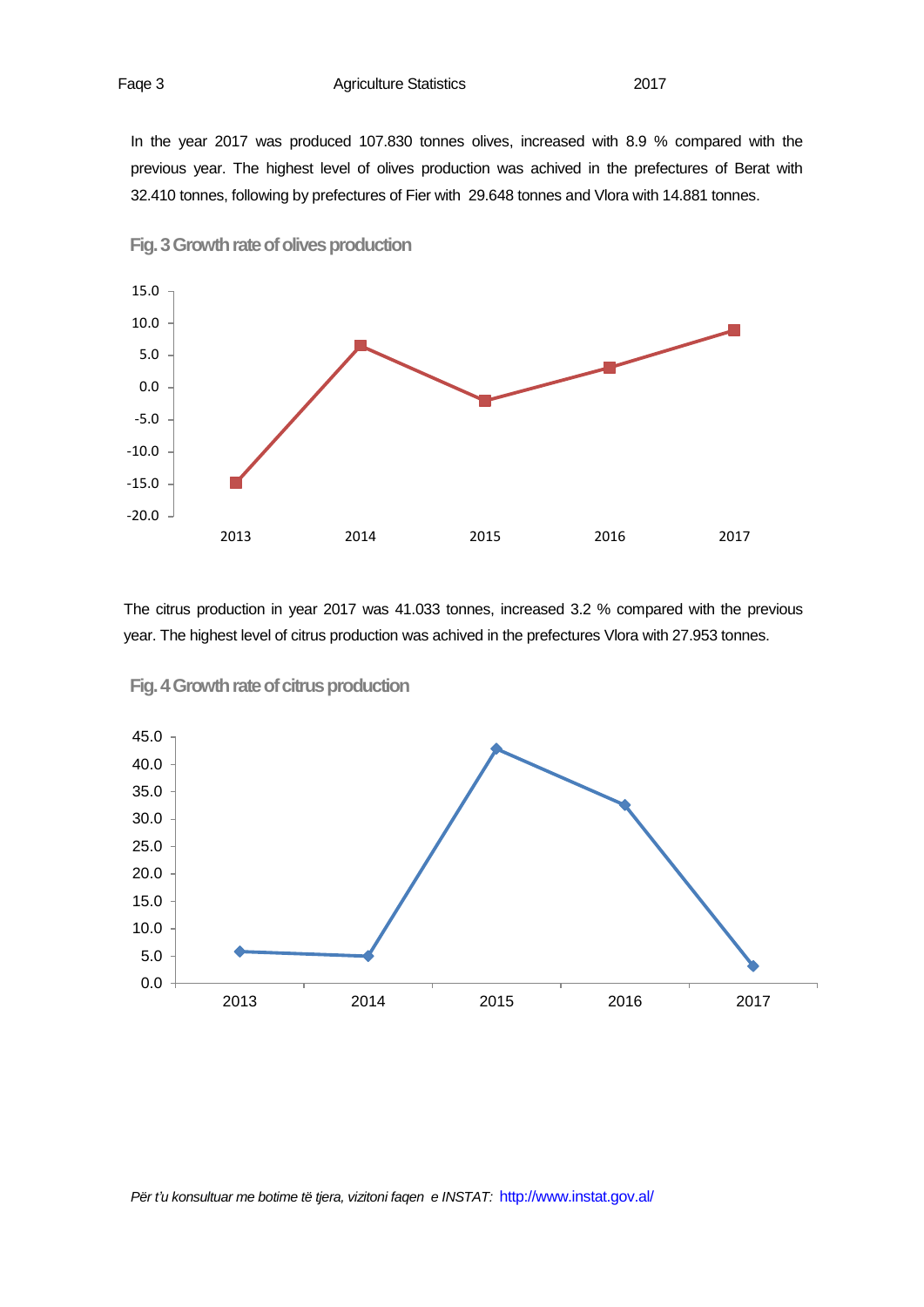# Methodology

Agriculture statistics 2017 are produce in base of administrative data , colected from Ministry of Agriculture and Rural Development. Lagal bases for these data is Official Statistica National Program 2017-2021, as well as Eu Regulation No. 543/2009 for 'Annual Crop Statistics' and Reg. No. 1337/2011 on 'Permanent Crop Statistics'.

Information is collected in field by experts of extension services in all country. These experts collect data directly from farmers. Harvested production means production including on-holding losses and wastage, quantities consumed directly on the farm and marketed quantities. Crop statistics represented by annual data as: cultivated area, production area for permanent crops, production and yield.

The data for the yields of productions are collected from the most representative farms in commune level. The data collected are sent to the Ministry of Agriculture and Rural Development where the specialists of crop production do the estimations comparing the data collected from the field with the data of the farms during the previous years.

#### **Definition**

**"Agricultural Holding"** is a single unit, both technically and economically, not necessary continuous parcels of agriculture and livestock production which has a single management by one person or group of persons and which undertakes agricultural activities, for crop and animal production.

### **Arable land**

Arable land is (ploughed or tilled) regularly, generally under a system of crop rotation. The area cultivated with field plants is the area planted with field plants in a given agricultural year. Here we speak of an area with main crops (primary). The main crops are wheat, spring crops like the grain maize, potatoes, the legume, industrial plants, the alfalfa, etc.

#### **Permanent crops**

Area with permanent crops is area with fruit trees (seed fruit, stone fruits, subtropical, nuts, etc) olives, citrus, pergola and vineyards.

#### **Harvest year**

Harvest year' means the calendar year in which the harvest begins.

#### **Area under cultivation**

Area under cultivation means the area that corresponds to the total sown area, but after the harvest it excludes ruined areas (e.g. due to natural disasters). In area under cultivation included main and secondary area of crops.

*Për t'u konsultuar me botime të tjera, vizitoni faqen e INSTAT:* http://www.instat.gov.al/